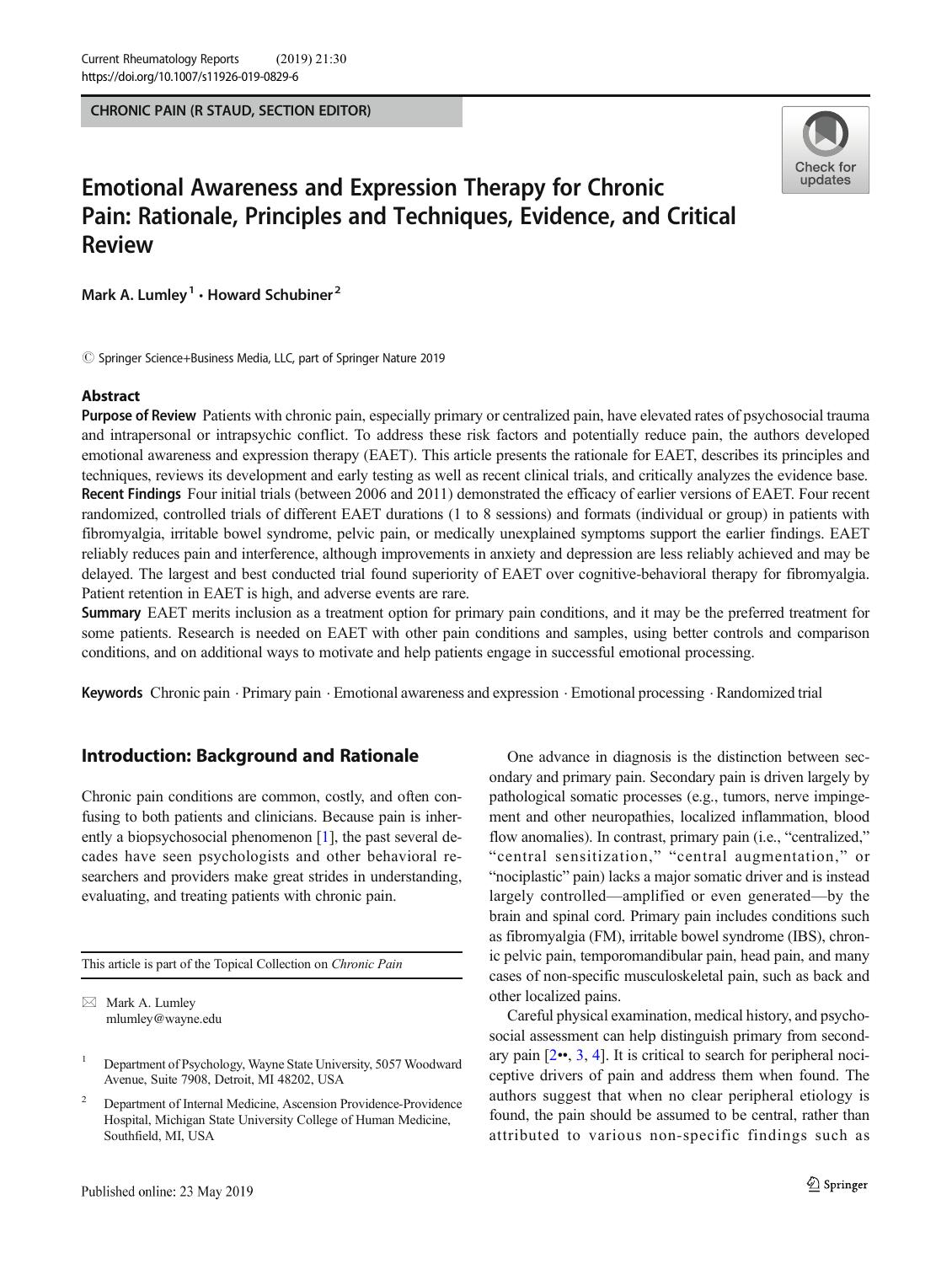degenerative disc disease. There also are clinical clues that help to "rule in" a central cause: pain that persists after tissue healing, is intermittent, shifts locations, occurs in a distribution that is not neurophysiologic, is triggered by mild stimuli (such as sound, light, foods, weather changes, light touch) or varies with time of day or stressful life events.

Psychological factors such as attention, appraisal, mood, and environmental contingencies influence both secondary and primary pains; however, primary pain appears to be more influenced by psychosocial stress or trauma and interpersonal and intrapsychic conflicts. For example, there is substantial comorbidity between lifetime post-traumatic stress disorder (PTSD) and central sensitization conditions [\[5\]](#page-5-0). Other psychosocial stressors and dysfunctional emotional processes are elevated patients with centralized pain conditions [\[6](#page-6-0)–[14\]](#page-6-0), and experimental research links early adversity with later pain amplification and chronification [[15](#page-6-0)–[18](#page-6-0)].

The most popular psychological interventions for chronic pain are cognitive-behavioral therapy (CBT) [\[19,](#page-6-0) [20\]](#page-6-0) and acceptance and mindfulness-based therapies [\[21](#page-6-0), [22\]](#page-6-0). The former teaches patients to manage their symptoms via skills training, and the latter, to engage in valued life activities while accepting rather than controlling their pain, thoughts, and feelings. These approaches, however, do not directly target the trauma, life adversity, or conflicts that appear to drive primary pain. In contrast, there are many general psychotherapies that focus on trauma and psychological conflict and yield substantial improvements in symptoms [[23](#page-6-0)–[27](#page-6-0)]. A common mechanism of these psychotherapies is that they help patients engage and process stimuli (e.g., memories, experiences, relationships, and emotions) that patients typically avoid by using defenses such as suppression, distraction, intellectualization, and other cognitive and behavioral strategies. Indeed, psychotherapy process studies shows that patients' emotional expression during therapy sessions is one of the strongest predictors of positive treatment outcomes [[28](#page-6-0)•].

Given that psychosocial trauma and conflict predispose to, precipitate, perpetuate, or exacerbate pain, it is important to treat those risk factors. This point was made by Leserman [\[29\]](#page-6-0), who noted the link between sexual abuse and subsequent gynecologic and gastrointestinal pain. She argued that effective exposure-based treatments for such trauma are available and should be tested on such patients. The authors' program of treatment development and testing has been motivated primarily by the goal of improving patient pain-related outcomes. A secondary goal, however, has been to challenge the concerns of skeptical researchers and clinicians by demonstrating that treatments can successfully target trauma in patients with chronic pain, resulting in symptom reduction rather than exacerbation, and that patients will accept rather than reject or be invalidated by emotion-focused treatments.

Thus, the authors developed a treatment approach to psychological trauma or conflict in patients with primary pain,

which they labeled emotional awareness and expression therapy (EAET; in some trials, it was called "training" or "interview" rather than "therapy"). This therapy draws from many other psychological techniques or therapies, including as follows: (a) pain neuroscience education or the "explaining pain" model, which identifies the brain as the primary pain organ and posits the reversibility of pain following changes in beliefs [\[30](#page-6-0)•, [31](#page-6-0)]; (b) pain exposure therapy, which encourages patients to engage in pain-eliciting behaviors so that they can unlearn their pain-related fear [\[32\]](#page-6-0); (c) exposure-based cognitive-behavioral therapies, which help patients process emotions underlying PTSD and other anxiety disorders [\[27](#page-6-0)]; (d) intensive short-term psychodynamic therapy, which challenges patients' defenses to help them experience and express unconscious emotions [\[24\]](#page-6-0); (e) experiential therapies, which use techniques such as focusing, empty chair, and two-chair dialog to empathically facilitate patients' awareness and expression of emotions [\[25\]](#page-6-0); (f) written emotional disclosure or expressive writing, which appears to have some benefit for centralized pain [[33](#page-6-0)]; (g) assertiveness training, which has a long history of helping patients overcome their fears of expressing their power and strength in relationships [\[34](#page-6-0)]; and (h) rescripting therapy, which helps patients imagine and voice new, more powerful or less frightening endings to recurrent nightmares or intrusive memories [[35](#page-6-0)].

# Core Principles and Techniques of EAET

EAET has these core principles and techniques:

- 1) Patients need to learn that their brain—rather than their peripheral tissues—is the organ that generates or amplifies primary pain. Peripheral processes (e.g., muscle tension, autonomic dysregulation, inflammation) may contribute to pain but are largely controlled by the brain. Moreover, the neural pathways regulating pain and these peripheral processes are intimately tied to patients' cognitions and emotions. Discussions with patients about these principles are augmented by personal demonstrations that activate emotions so that patients can more easily recognize their emotion-brain-pain links. Such discussions should be done with compassion so that patients understand that their pain is real and they are not weak or mentally ill and are not to be blamed for having pain.
- 2) The brain has been strongly shaped by experiences throughout one's life, including painful injuries or procedures; abuse, neglect, or victimization; and interpersonal or intrapsychic conflicts. Stressful experiences can generate or amplify pain, especially when avoidance of uncomfortable experiences (trauma memories, emotional conflicts, interpersonal interactions, and even pain itself) leaves patients feeling helpless and fearful, preventing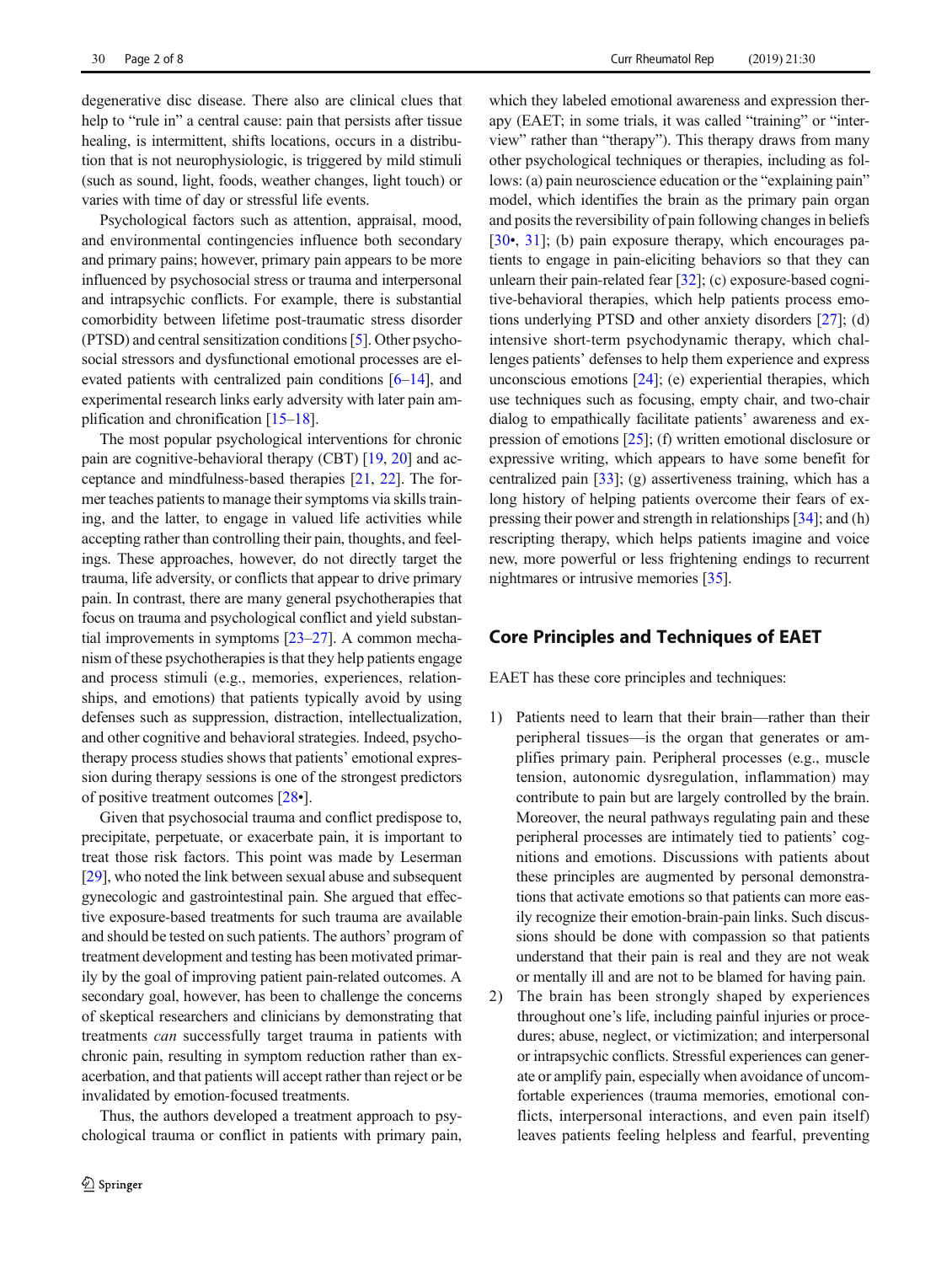both psychological growth and the reduction of pain and other symptoms. It is important, therefore, to help patients recognize, disclose, and process their traumas and conflicts.

- 3) Therapy helps patients face these avoided emotion-laden situations, become aware of and experience their feelings, and adaptively express them. The two most commonly avoided emotions or drives are the need for agency, power, protection, or independence—which are activated by patients' anger and pride—and the need for relatedness, communion, attachment, or dependence—which are activated by connecting feelings such as sadness, love, and healthy guilt.
- 4) In therapy, patients are encouraged to recall a conflict person and situation and express their underlying emotions to the imagined/remembered other person, using words, voice tone, facial muscles, and body. Such expression amplifies emotional experience, clarifies motives, and reduces fear of expression. Patients need to express the "right emotion at the right target" rather than secondary emotions at substitute targets. Patients benefit by "rescripting" their story, accessing or creating new, adaptive emotions (e.g., anger, sadness, love) that were not originally expressed.
- 5) To further reduce both stress and pain, patients are encouraged to identify the needs and feelings that might be expressed in actual relationships. Healthy communication often involves a combination of assertion balanced by connecting feelings, but also may involve setting new boundaries or even distancing oneself from others. Planning for and role playing such interpersonal encounters occur in session, followed by actual attempts in real life.

### Early Versions of EAET

The current EAET approach evolved from earlier versions that each author independently developed. Described here are several preliminary variations of EAET and trials that tested them.

Schubiner's early practice was strongly informed by the work of Sarno [\[36,](#page-6-0) [37\]](#page-6-0), who stressed that most musculoskeletal pain stems from the mind's blocking of unconscious emotion, particularly rage, rather than from peripheral tissue damage. Schubiner modified Sarno's approach and developed an "affective self-awareness" program. This program consisted of an initial patient evaluation and review of medical records and psychosocial history to rule out structural/disease contributions to pain, followed by patient education about mindbody connections and the role of emotions in causing "neural pathway" pain. Patients subsequently participated in a threeor four-session weekly class, which was guided by the manual, Unlearn Your Pain [[38\]](#page-6-0). Sessions included as follows: (a) education (presenting research and case studies) about a psychophysiological model of chronic pain; (b) expressive writing; (c) fear-reduction techniques such as mindfulness exercises and affirmations of self-acceptance and healing; and (d) gradual re-engagement in activities despite pain, during which the emotional and cognitive skills could be applied. Note that directed emotional expression about trauma was not a part of this early practice.

From 2007 to 2008, Schubiner's program was tested in a randomized, controlled trial (RCT) of 45 women with FM (M age  $= 50.1$  years) [[39](#page-6-0)]. Intervention patients received the affective self-awareness program and were compared to waitlist control patients. At 6-month follow-up, treated patients had substantial improvements in pain severity  $(d = 1.46)$ , pain interference, widespread pain, and tender point threshold, whereas there was no change in controls; 45.8% of treatment patients had at least 30% pain reduction from baseline compared with none of the controls. The treatment did not improve mental health, sleep, or fatigue.

From 2008 to 2010, Schubiner's clinical practice was evaluated in an uncontrolled cohort study by tracking 72 patients (79.2% female; M age = 49.3 years) with musculoskeletal pain through treatment and 6-month follow-up [\[40](#page-6-0)]. There were large effect size improvements in pain severity, pain interference, and depressive symptoms (effects size d ranging from 0.99 to 1.30) at follow-up. Almost two-thirds of the patients had at least 30% reduction in pain and interference, and fully one-third improved at least 70%.

Meanwhile, Lumley developed an early version of EAET called emotional exposure therapy, which focused on emotional processing of trauma-related avoidance behavior (although with less emphasis on the role of the brain in generating symptoms). From 2006 to 2008, his team tested this therapy in an uncontrolled case series of 10 women (M age  $=$ 56 years) who had FM and unresolved psychological trauma [\[41](#page-6-0)]. Patients completed 8 to 15 sessions of therapy, and at 3 month follow-up, there were large improvements on FM impact, trauma symptoms, and life satisfaction, and distress (d from 0.70 to 0.79); and small-to-medium benefits on pain and disability. Two patients showed substantial gains, four made moderate gains, two showed modest improvement, and two did not benefit.

Lumley then developed another version of EAET that focused specifically on anger and healthy assertion, rather than the full range of emotions. From 2009 to 2011, his team tested anger awareness and expression training (AAET) in 147 young adults with chronic head pain (87.8% female, M age = 22.1 years), who were randomized to receive three sessions of group-based AAET, group-based relaxation training, or waitlist control. At 4-week follow-up, both interventions (AAET and relaxation training) were superior to controls on headache-related outcomes, with small-to-medium effects (d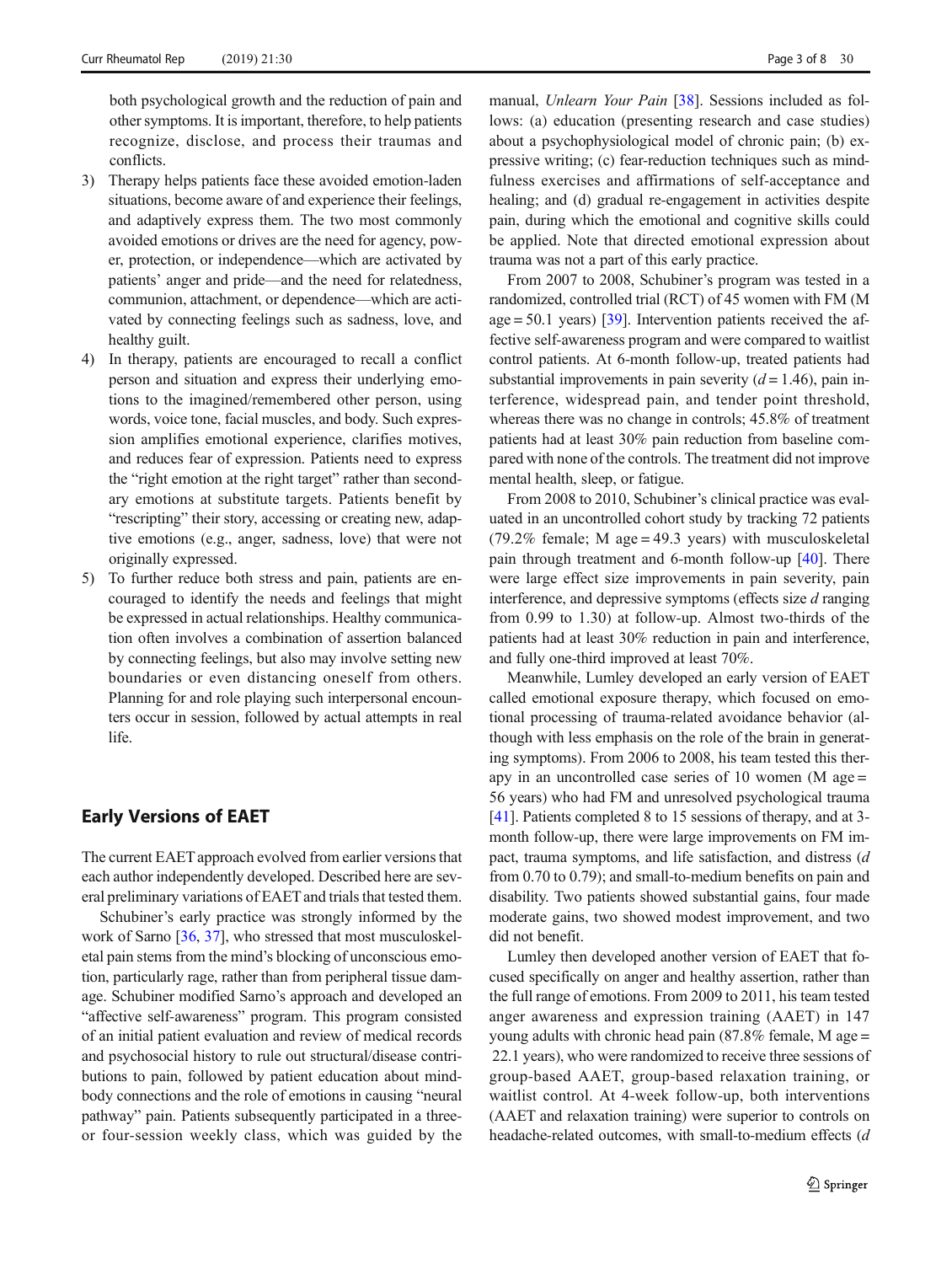from 0.20 to 0.49), and both interventions were similar to each other in their effects. Only relaxation training, however, significantly improved psychological distress [\[42](#page-7-0)].

# Recent Trials of EAET

Following their early work, the authors collaborated to develop the current version of EAET, which includes a stronger focus on emotional expression of unresolved trauma and conflict by targeting unexpressed anger and connecting emotions. Along with doctoral students and colleagues, they recently tested EAET in four trials, which varied in therapy format and duration, the population treated, and the types of control and comparison conditions included. Their primary goal was to test the efficacy of EAET in different primary pain conditions, but a secondary goal was to determine whether this rather intense, emotion-activating therapy can be conducted in a range of formats and settings. These four trials are presented below in order of increasing treatment duration.

The authors developed a single session version of EAET a 90-min "life stress EAET interview"—and tested whether it could be successfully conducted in front-line medical clinics. Two separate but parallel trials were conducted, using the same intervention and trial design. Patients were recruited at clinics, randomized in a 2:1 ratio to the EAET interview or a waitlist control condition, and then reassessed at a 6-week follow-up.

One trial was conducted on 75 primary care (family medicine) patients  $(86.7\%$  female; M age = 39.2 years) who had medically unexplained symptoms—primarily pain-related conditions [[43](#page-7-0)•]. At follow-up, patients who had received the EAET interview had lower pain severity, pain interference, sleep problems, and global psychological symptoms than controls (d from 0.54 to 0.85).

The other trial of the life stress EAET interview was conducted in a specialty women's urology clinic among 62 women (M age = 46.0 years) who had various chronic pelvic pain conditions (e.g., interstitial cystitis, pelvic floor dysfunction, or dyspareunia) [\[44](#page-7-0)]. The treatment and control conditions differed at baseline on depression, which was adjusted in analyses. Compared with controls, patients who received the EAET interview had significantly lower pain severity  $(d =$ 0.55) and pelvic floor dysfunction  $(d=0.74)$  at 6-week follow-up, but the two conditions did not differ on pain interference, depression, or anxiety.

The authors also developed and tested a three-session version of EAET [\[45](#page-7-0)]. The trial had the same design as the earlier trial of anger awareness and expression therapy for chronic head pain [\[42\]](#page-7-0), except that in this trial, EAET and relaxation training were conducted individually rather than in groups. A sample of 106 adults with IBS  $(80.2\%$  female, M age = 36.1 years) was recruited from the community and randomized to EAET, relaxation training, or waitlist control. At the 10-week follow-up, compared with controls, only EAET reduced IBS symptoms  $(d = 0.57)$ , and both EAET and relaxation training improved overall quality of life (d from 0.56 and 0.61). Interestingly, only relaxation training, but not EAET, reduced depressive or anxiety symptoms.

Finally, the team conducted the PAST-FM trial ("Pain and Stress Treatment for Fibromyalgia"): an NIH-funded, twosite, three-arm RCT for patients with FM [\[46](#page-7-0)••]. They compared EAET to CBT symptom management and to a basic comparator/active control condition: FM education, which focused on the neuroscience of FM, its medical treatment, and various self-help and empowerment strategies. Importantly, unlike most comparative psychological treatment studies, this trial had equipoise across the three trial arms. All three were equivalent in format, duration, and therapist contact (eight, weekly, 1.5-h small group sessions) and were given comparable labels and rationales. Investigator allegiance was balanced by having separate investigator teams with specific expertise design each of the three arms and recruit, train, and supervise therapists who were skilled in and committed to the treatment they offered. Data analysis and reporting were conducted by a statistician with no treatment allegiance.

A total of 230 patients with FM  $(93.9\%$  female; M age = 49.1 years) were assessed at baseline and clustered into small treatment groups of 5 to 7 patients, which were randomized to conditions, received the treatment, and assessed at posttreatment and 6-month follow-up. Retention in EAET was high (77.2% of patients attended at least 75% of sessions) and somewhat better than in CBT (64% of patients), and over 90% of trial patients completed the 6-month follow-up. At follow-up, EAET was significantly superior to FM education on most of the outcomes (d from 0.29 to 0.45). Importantly, EAET was numerically superior to CBT on all but one of the 15 outcomes and significantly superior to CBT on reductions in widespread pain  $(d = 0.37)$  and the percentage of patients reaching 50% reduction in pain from baseline (22.5% vs. 8.3%). Although CBT was numerically superior to FM education on almost all outcomes, statistical significance was found only for anxiety. This is one of the rare, well-powered trials that shows the superiority of one intervention (EAET) over a bona fide, expertly conducted alternative therapy, CBT.

## Critical Analysis of EAET

These trials indicate that EAET is an effective treatment, reducing pain and other somatic symptoms and improving functioning when conducted in both individual and group formats and in durations ranging from one to eight sessions. Efficacy has been demonstrated in various centralized or primary pain conditions, including FM, IBS, pelvic pain, head pain, non-specific musculoskeletal pain, and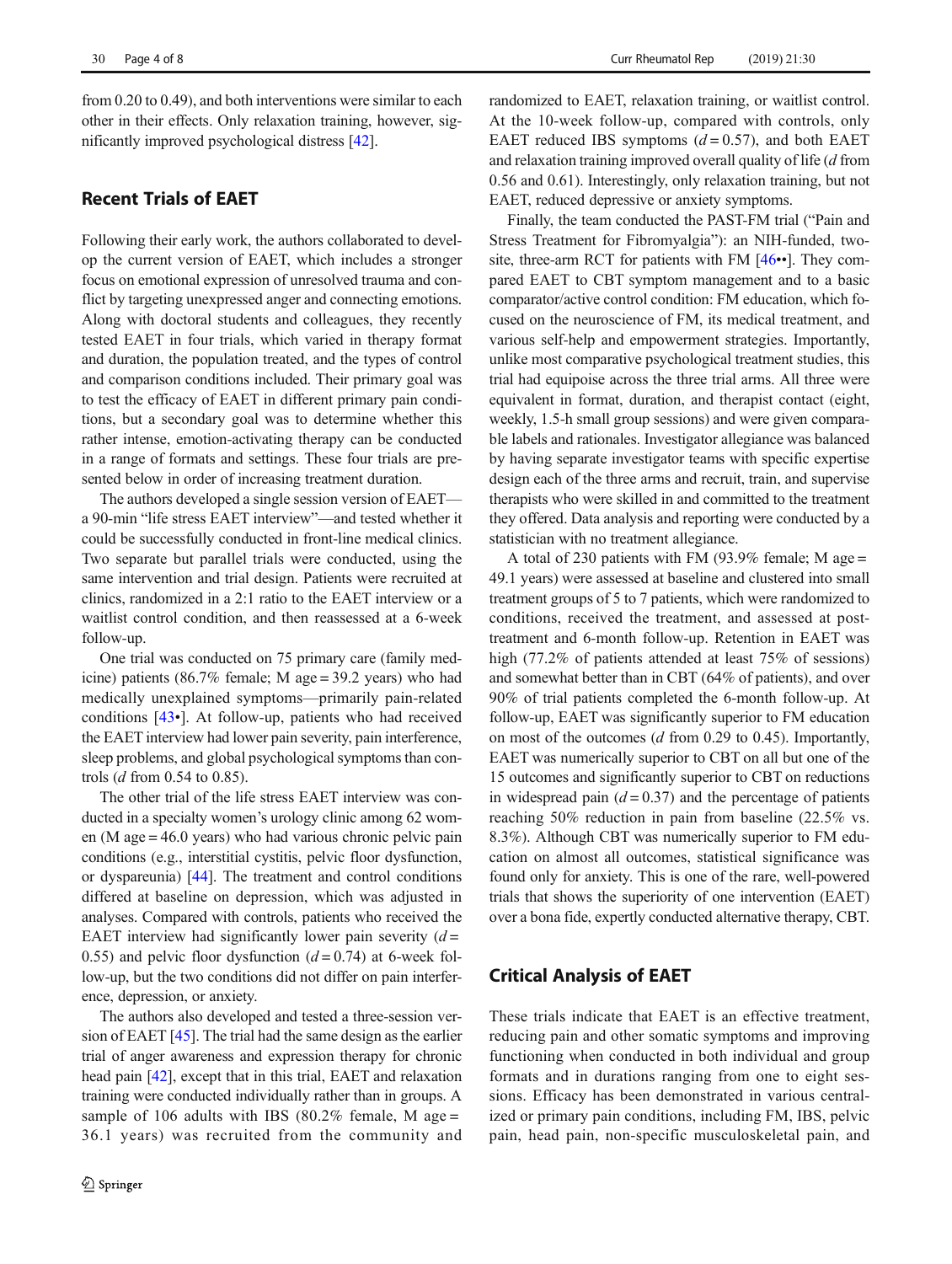medically unexplained symptoms. Low attrition rates (and clinical observations) suggest that most patients in these trials have been open to such an emotion-focused approach, and adverse events have been very rare. Therefore, EAET should be considered an evidence-based treatment option for patients with primary pain, and perhaps the preferred treatment for some patients.

Note that the version of EAET tested in the recent trials was designed to be theoretically "pure", that is, fully distinct from cognitive-behavioral and acceptance-based treatments against which it could be compared. Thus, EAET excluded techniques such as engaging in paineliciting activities or exercise to challenge patients' painrelated fears and mindfulness exercises to accept one's feelings and distinguish them from somatic sensations. The inclusion of such techniques in the clinical application of EAET is likely to yield even stronger benefits.

Despite these strengths, there are many limitations of the available evidence and unanswered questions about EAET. Generalizability of the studies is limited in several ways. Trial samples were either exclusively female [\[39,](#page-6-0) [41,](#page-6-0) [44](#page-7-0)] or largely female [\[40,](#page-6-0) [42,](#page-7-0) [43](#page-7-0)•, [45](#page-7-0), [46](#page-7-0)••]. Although this imbalance partially reflects the gender distribution of the conditions studied, how EAET works for men remains largely uninvestigated. Given known gender differs in trauma prevalence and emotional expression, trials need to enroll more men, examine EAET effects for genders separately, and test EAET in conditions that are prevalent in men (e.g., chronic back pain) and samples such as military veterans. In addition, many of the trials had samples that were relatively highly educated or were composed of motivated community volunteers; one should determine EAET's efficacy—and patients' interest in and acceptance of this approach—on a broader range of unselected patients from clinical practices. Furthermore, EAET has been targeted to patients with primary or centralized pain conditions, so its effects on the broader range of pain conditions are not known. Also unclear is whether EAET is optimal only for patients with clear trauma histories or is also applicable to the larger group of patients with various interpersonal or intrapsychic conflicts that do not qualify as trauma. Finally, the trials of EAET have been conducted by a small number of investigators who developed it; therefore, except for the large PAST-FM trial, which controlled for investigator allegiance, experimenter bias could play a role in the trials. It is vital that other researchers test EAET.

The largest, best controlled, and best conducted trial demonstrated superiority of EAET to a basic comparator/ active control condition (FM education) as well as superiority on several pain outcomes to expertly delivered CBT [\[46](#page-7-0)••]. These findings suggest that EAET has specificity; it is effective not only beyond non-specific factors (e.g., group support, therapist contact, patient engagement) but also beyond a bona fide alternative therapy. The two trials that compared EAET (or AAET) with relaxation training, however, found equivalence of treatments—showing neither superiority nor specificity, although the smaller sample sizes limited statistical power to detect differences between EAET and another treatment [\[42](#page-7-0), [45\]](#page-7-0). Moreover, for most of the trials, the beneficial effects of EAET were found only in comparison with no additional treatment (i.e., waitlist control) [\[39](#page-6-0), [43](#page-7-0)•, [44](#page-7-0)] or in uncontrolled co-hort trials [[40,](#page-6-0) [41\]](#page-6-0). Although demonstrating efficacy compared with no additional treatment is the most common evidence supporting psychological interventions for chronic pain, trials that compare EAET with better controls and comparison treatments are needed.

The effects of EAET on reducing pain severity are robust across trials. But only half of the eight trials reviewed above found that EAET improved psychological symptoms such as depression and anxiety [\[40,](#page-6-0) [41,](#page-6-0) [43](#page-7-0)•, [46](#page-7-0)••], whereas the other four trials did not. Because EAET targets the activation of negative emotions, EAET may leave patients more aware of and experiencing their emotional distress, perhaps instead of experiencing their distress as pain. Note, however, that two of the three EAET trials with the longest follow-ups—6 months—showed reductions in psychological symptoms [[40,](#page-6-0) [46](#page-7-0)••] whereas trials with shorter follow-ups usually did not [\[42,](#page-7-0) [44](#page-7-0), [45](#page-7-0)]. This suggests that improvements in depression or anxiety may simply take longer to occur than reductions in pain, and longer-term follow-ups should routinely be included.

It is not clear which components of EAET lead to the positive outcomes. Some evidence from ongoing process analyses (not reviewed here) suggests that a shift in patients' beliefs about pain's origin (the brain rather than body) and the possibility of reversing pain are powerful correlates of better outcomes. It is noteworthy that the intense emotional expression component, which was added to the recent trials, appears to be clinically powerful, but its necessity remains uncertain. The earlier trials of affective self-awareness did not include intense emotional expression, and they showed quite good outcomes. There likely are substantial individual differences among patients some patients may need relatively intense expression, whereas others may benefit from less intense versions of emotional expression or disclosure or even have good outcomes with emotional awareness and internal experiencing techniques without any external expression at all. Future research should explore such patient differences and how they interact with variations in the treatment protocol. Because some patients are likely to address emotional or traumatic issues for their pain, future research might also examine ways to prepare and motivate patients for such a treatment. Finally, because emotion-focused treatments can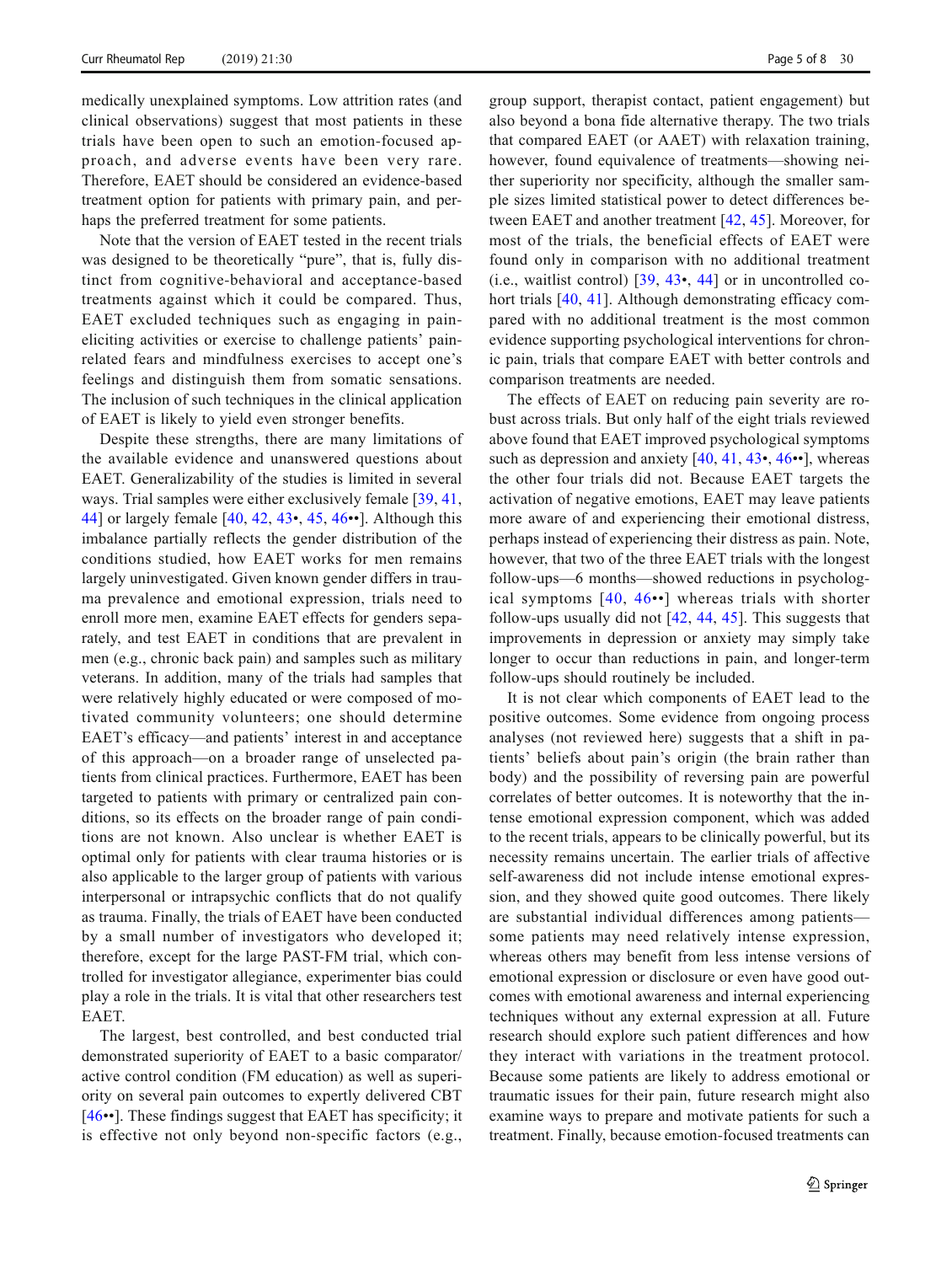<span id="page-5-0"></span>be unsettling or frightening to some patients, the inclusion of emotional regulation skills training might help more patients successfully engage in emotional processing, as suggested by a recent clinical trial [\[47\]](#page-7-0).

# Conclusions

Intervention developers often seek to have their approach listed as "effective" on treatment guidelines. This means that their treatment is a distinct therapy, with its own name (and often, a unique acronym), treatment manual, and usually training workshops. On the one hand, the current authors have followed this model, developing and naming a therapy (EAET), freely disseminating the treatment manuals and patient materials, and offering training workshops. But this approach to intervention development has limitations, especially with the proliferation of psychological treatments for pain—many of which differ more in emphasis or jargon than in substance. Although EAET can be viewed as a separate treatment, the authors recommend that researchers and clinicians focus on the key principles of change and the techniques that accomplish them, and apply the principles and techniques based on assessments of what is needed for particular patients, with certain types of pain problems, in specific contexts. Five such core principles are listed above, and the authors strongly encourage communicating to patients the brain's control over their pain and pain changeability and the importance of approaching and processing emotionally difficult experiences. These goals can be accomplished with a range of techniques.

The authors also encourage innovation and testing improvements to EAET and other therapies for pain. For example, the authors have recently placed EAET into a larger integrative assessment and treatment model [2••]. They have proposed that clinicians focus first on pain neuroscience education and cognitive-behavioral and mindfulness techniques to shift patients' beliefs about pain etiology and reversibility and to reduce their fear of pain and activity. Implementing EAET techniques to target broader emotional issues and background trauma or conflict is recommended for those patients who do not respond to the initial approach and for patients who have a prominent presentation of unresolved trauma or conflict. As noted in this review of available clinical trials, there is consistent evidence that EAET leads to reductions in pain and improvements in functioning, so such an approach is evidence-based. But researchers and clinicians are encouraged to test these proposals and develop new principles and techniques to achieve the greatest patient improvements in the most efficient ways possible.

Acknowledgments We are grateful for the numerous colleagues and students who have contributed to the development and testing of EAET.

Funding Information Preparation of this manuscript was supported by the National Institutes of Arthritis, Musculoskeletal, and Skin Diseases under award numbers AR057808 and AR074020.

#### Compliance with Ethical Standards

Conflict of Interest Dr. Schubiner reports grants from National Institute of Arthritis, Musculoskeletal, and Skin Diseases, supporting some of the studies reported in this article other from self-publishing company, outside the submitted work.

Dr. Lumley reports grants from National Institute of Arthritis, Musculoskeletal, and Skin Diseases supporting some of the studies reported in this article.

Mark Lumley has no conflicts of interest. Howard Schubiner is the author of a manual mentioned in this article, but otherwise has no conflicts of interest.

Human and Animal Rights and Informed Consent This article does not contain any studies with human or animal subjects performed by any of the authors.

All reported studies/experiments with human subjects performed by the authors have been previously published and complied with all applicable ethical standards (including the Helsinki Declaration and its amendments, institutional/national research committee standards, and international/national/institutional guidelines).

Disclaimer The content is solely the responsibility of the authors and does not necessarily represent the official views of the National Institutes of Health.

## References

Papers of particular interest, published recently, have been highlighted as:

- Of importance
- •• Of major importance
- 1. Gatchel RJ, Peng YB, Peters ML, Fuchs PN, Turk DC. The biopsychosocial approach to chronic pain: scientific advances and future directions. Psychol Bull. 2007;133:581–624. [https://doi.org/](https://doi.org/10.1037/0033-2909.133.4.581) [10.1037/0033-2909.133.4.581.](https://doi.org/10.1037/0033-2909.133.4.581)
- 2.•• Lumley MA, Schubiner H. Psychological therapy for centralized pain: an integrative assessment and treatment model. Psychosom Med. 2019;81:114–24. [https://doi.org/10.1097/psy.](https://doi.org/10.1097/psy.0000000000000654) [0000000000000654](https://doi.org/10.1097/psy.0000000000000654) This article describes limitations of current pain approaches, reviews and alternative therapies and presents a novel model of assessment and intervention.
- 3. Williams DA. Phenotypic features of central sensitization. J Appl Biobehav Res. 2018;23(2):e12135. [https://doi.org/10.1111/jabr.](https://doi.org/10.1111/jabr.12135) [12135.](https://doi.org/10.1111/jabr.12135)
- 4. Nijs J, Torres-Cueco R, van Wilgen P, Lluch Girbés E, Struyf F, Roussel N, et al. Applying modern pain neuroscience in clinical practice: criteria for the classification of central sensitization pain. Pain Physician. 2014;17:447–57.
- 5. Yunus MB. Fibromyalgia and overlapping disorders: the unifying concept of central sensitivity syndromes. Semin Arthritis Rheum. 2007;36:339–56. [https://doi.org/10.1016/j.semarthrit.2006.12.009.](https://doi.org/10.1016/j.semarthrit.2006.12.009)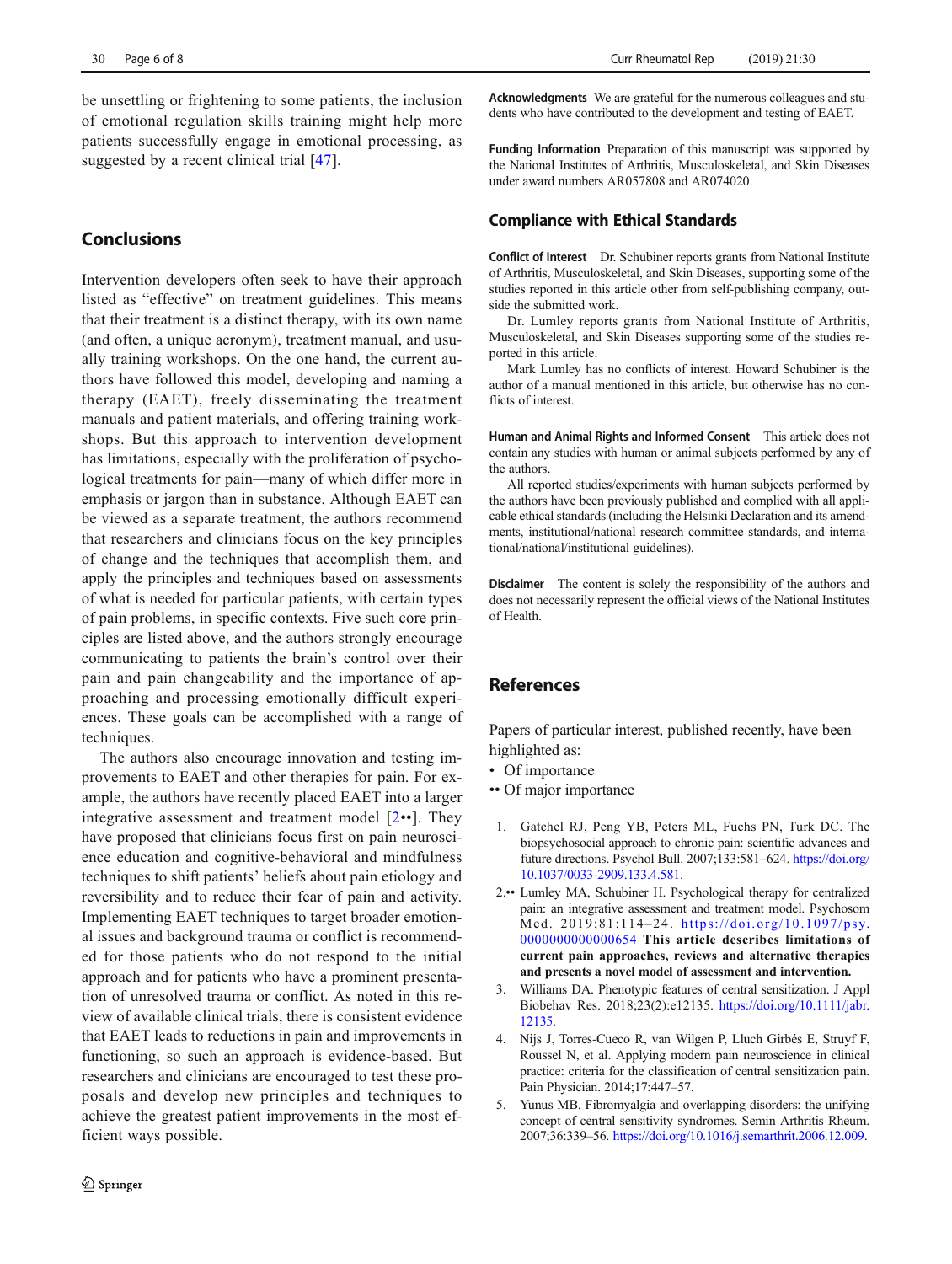- <span id="page-6-0"></span>6. Varinen A, Kosunen E, Mattila K, Koskela T, Sumanen M. The relationship between childhood adversities and fibromyalgia in the general population. J Psychosom Res. 2017;99:137–42. <https://doi.org/10.1016/j.jpsychores.2017.06.011>.
- 7. Generaal E, Vogelzangs N, Macfarlane GJ, Geenen R, Smit JH, de Geus EJCN, et al. Biological stress systems, adverse life events and the onset of chronic multisite musculoskeletal pain: a 6-year cohort study. Ann Rheum Dis. 2016;75:847–54. [https://doi.org/10.1136/](https://doi.org/10.1136/annrheumdis-2014-206741) [annrheumdis-2014-206741](https://doi.org/10.1136/annrheumdis-2014-206741).
- Nicol AL, Sieberg CB, Clauw DJ, Hassett AL, Moser SE, Brummett CM. The association between a history of lifetime traumatic events and pain severity, physical function, and affective distress in patients with chronic pain. J Pain. 2016;17:1334–48. <https://doi.org/10.1016/j.jpain.2016.09.003.>
- 9. Van Houdenhove B, Luyten P, Tiber Egle U. Stress as a key concept in chronic widespread pain and fatigue disorders. J Musculoskel Pain. 2009;17:390–9.
- 10. Landa A, Peterson BS, Fallon BA. Somatoform pain: a developmental theory and translational research review. Psychosom Med. 2012;74:717–27. [https://doi.org/10.1097/PSY.0b013e3182688e8b.](https://doi.org/10.1097/PSY.0b013e3182688e8b)
- 11. Sachs-Ericsson NJ, Sheffler JL, Stanley IH, Piazza JR, Preacher KJ. When emotional pain becomes physical: adverse childhood experiences, pain, and the role of mood and anxiety disorders. J Clin Psychol. 2017;73:1403–28. <https://doi.org/10.1002/jclp.22444>.
- 12. Luyten P, Van Houdenhove B, Lemma A, Target M, Fonagy P. Vulnerability for functional somatic disorders: a contemporary psychodynamic approach. J Psychother Integr. 2013;23:250–62. [https://doi.org/10.1037/a0032360.](https://doi.org/10.1037/a0032360)
- 13. Kross E, Berman MG, Mischel W, Smith EE, Wager TD. Social rejection shares somatosensory representations with physical pain. Proceed Nat Acad Sci. 2011;108:6270–5. [https://doi.org/10.1073/](https://doi.org/10.1073/pnas.1102693108) [pnas.1102693108](https://doi.org/10.1073/pnas.1102693108).
- 14. Lane RD, Waldstein SR, Chesney MA, Jennings JR, Lovallo WR, Kozel PJ, et al. The rebirth of neuroscience in psychosomatic medicine, part I: historical context, methods, and relevant basic science. Psychosom Med. 2009;71:117–34. [https://doi.org/10.1097/PSY.](https://doi.org/10.1097/PSY.0b013e31819783be) [0b013e31819783be](https://doi.org/10.1097/PSY.0b013e31819783be).
- 15. You DS, Meagher MW. Childhood adversity and pain facilitation. Psychosom Med. 2018;80:869–79. [https://doi.org/10.1097/psy.](https://doi.org/10.1097/psy.0000000000000638) [0000000000000638](https://doi.org/10.1097/psy.0000000000000638).
- 16. You DS, Meagher MW. Childhood adversity and pain sensitization. Psychosom Med. 2016;78:1084–93. [https://doi.org/10.1097/psy.](https://doi.org/10.1097/psy.0000000000000399) [0000000000000399](https://doi.org/10.1097/psy.0000000000000399).
- 17. Alvarez P, Green PG, Levine JD. Stress in the adult rat exacerbates muscle pain induced by early-life stress. Biol Psychiatry. 2013;74: 688–95. <https://doi.org/10.1016/j.biopsych.2013.04.006>.
- 18. Green PG, Chen X, Alvarez P, Ferrari LF, Levine JD. Early-life stress produces muscle hyperalgesia and nociceptor sensitization in the adult rat. Pain. 2011;152:2549–56. [https://doi.org/10.1016/j.](https://doi.org/10.1016/j.pain.2011.07.021) [pain.2011.07.021](https://doi.org/10.1016/j.pain.2011.07.021).
- 19. Williams ACDC, Eccleston C, Morley S. Psychological therapies for the management of chronic pain (excluding headache) in adults. Cochrane Database Syst Rev. 2012;11:CD007407. [https://doi.org/](https://doi.org/10.1002/14651858.CD007407.pub3) [10.1002/14651858.CD007407.pub3](https://doi.org/10.1002/14651858.CD007407.pub3).
- 20. Ehde DM, Dillworth TM, Turner JA. Cognitive-behavioral therapy for individuals with chronic pain: efficacy, innovations, and directions for research. Am Psychol. 2014;69:153–66. [https://doi.org/10.](https://doi.org/10.1037/a0035747) [1037/a0035747](https://doi.org/10.1037/a0035747).
- 21. McCracken LM, Vowles KE. Acceptance and commitment therapy and mindfulness for chronic pain: model, process, and progress. Am Psychol. 2014;69:178–87.
- 22. Hilton L, Hempel S, Ewing BA, Apaydin E, Xenakis L, Newberry S, et al. Mindfulness meditation for chronic pain: systematic review and meta-analysis. Ann Behav Med. 2017;51:199–213. [https://doi.](https://doi.org/10.1007/s12160-016-9844-2) [org/10.1007/s12160-016-9844-2.](https://doi.org/10.1007/s12160-016-9844-2)
- 23. Lane RD, Ryan L, Nadel L, Greenberg L. Memory reconsolidation, emotional arousal, and the process of change in psychotherapy: new insights from brain science. Behav Brain Sci. 2015;38:e1. [https://](https://doi.org/10.1017/S0140525X14000041) [doi.org/10.1017/S0140525X14000041](https://doi.org/10.1017/S0140525X14000041).
- 24. Abbass A, Town J, Driessen E. Intensive short-term dynamic psychotherapy: a systematic review and meta-analysis of outcome research. Harvard Rev Psych. 2012;20:97–108. [https://doi.org/10.](https://doi.org/10.3109/10673229.2012.677347) [3109/10673229.2012.677347](https://doi.org/10.3109/10673229.2012.677347).
- 25. Pascual-Leone A, Greenberg LS. Emotional processing in experiential therapy: why "the only way out is through.". J Consult Clin Psychol. 2007;75:875–87.
- 26. Barlow DH, Allen LB, Choate ML. Toward a unified treatment for emotional disorders. Behav Ther. 2004;35:205–30.
- 27. Brewin CR, Holmes EA. Psychological theories of posttraumatic stress disorder. Clin Psychol Rev. 2003;23:339–76.
- 28.• Peluso PR, Freund RR. Therapist and client emotional expression and psychotherapy outcomes: A meta-analysis. Psychother. 2018;55:461–72. <https://doi.org/10.1037/pst0000165> This highquality meta-analysis shows that patient emotional expression is one of the strongest predictors of positive psychotherapy outcomes.
- 29. Leserman J. Sexual abuse history: prevalence, health effects, mediators, and psychological treatment. Psychosom Med. 2005;67:906– 15.
- 30.• Moseley GL, Butler DS. Fifteen years of explaining pain: the past, present, and future. J Pain. 2015;16:807–13. [https://doi.org/10.](https://doi.org/10.1016/j.jpain.2015.05.005) [1016/j.jpain.2015.05.005](https://doi.org/10.1016/j.jpain.2015.05.005) This excellent review describes key aspects of effect pain neuroscience education.
- 31. Louw A, Diener I, Butler DS, Puentedura EJ. The effect of neuroscience education on pain, disability, anxiety, and stress in chronic musculoskeletal pain. Arch Physical Med Rehab. 2011;92:2041– 56. <https://doi.org/10.1016/j.apmr.2011.07.198>.
- 32. Vlaeyen J, Morley S, Linton SJ, Boersma K, de Jong J. Pain-related fear: exposure based treatment for chronic pain. 1st ed. Seattle (WA): IASP Press; 2012.
- 33. Lumley MA, Sklar ER, Carty JN. Emotional disclosure interventions for chronic pain: from the laboratory to the clinic. Transl Behav Med. 2012;2:73–81.
- 34. Speed BC, Goldstein BL, Goldfried MR. Assertiveness training: a forgotten evidence-based treatment. Clin Psychol Sci Pract. 2018;25:e12216. [https://doi.org/10.1111/cpsp.12216.](https://doi.org/10.1111/cpsp.12216)
- 35. Morina N, Lancee J, Arntz A. Imagery rescripting as a clinical intervention for aversive memories: a meta-analysis. J Behav Ther Exper Psych. 2017;55:6–15. [https://doi.org/10.1016/j.jbtep.2016.](https://doi.org/10.1016/j.jbtep.2016.11.003) [11.003.](https://doi.org/10.1016/j.jbtep.2016.11.003)
- 36. Sarno JE. The mind-body prescription: healing the body, healing the pain. New York: Hachette Book Group USA; 1998.
- 37. Sarno JE. Mind over back pain: the mind-body connection. New York: Warner Books; 1991.
- 38. Schubiner H, Betzold M. Unlearn your pain: a 28-day process to reprogram your brain. 3rd ed. Pleasant Ridge: Mind-Body Pubishing; 2016.
- 39. Hsu MC, Schubiner H, Lumley MA, Stracks JS, Clauw DJ, Williams DA. Sustained pain reduction through affective selfawareness in fibromyalgia: a randomized controlled trial. J Gen Intern Med. 2010;25:1064–70. [https://doi.org/10.1007/s11606-](https://doi.org/10.1007/s11606-010-1418-6) [010-1418-6](https://doi.org/10.1007/s11606-010-1418-6).
- 40. Burger AJ, Lumley MA, Carty JN, Latsch DV, Thakur ER, Hyde-Nolan ME, et al. The effects of a novel psychological attribution and emotional awareness and expression therapy for chronic musculoskeletal pain: a preliminary, uncontrolled trial. J Psychosom Res. 2016;81:1–8. [https://doi.org/10.1016/j.jpsychores.2015.12.](https://doi.org/10.1016/j.jpsychores.2015.12.003) [003.](https://doi.org/10.1016/j.jpsychores.2015.12.003)
- 41. Lumley MA, Cohen JL, Stout RL, Neely LC, Sander LM, Burger AJ. An emotional exposure-based treatment of traumatic stress for